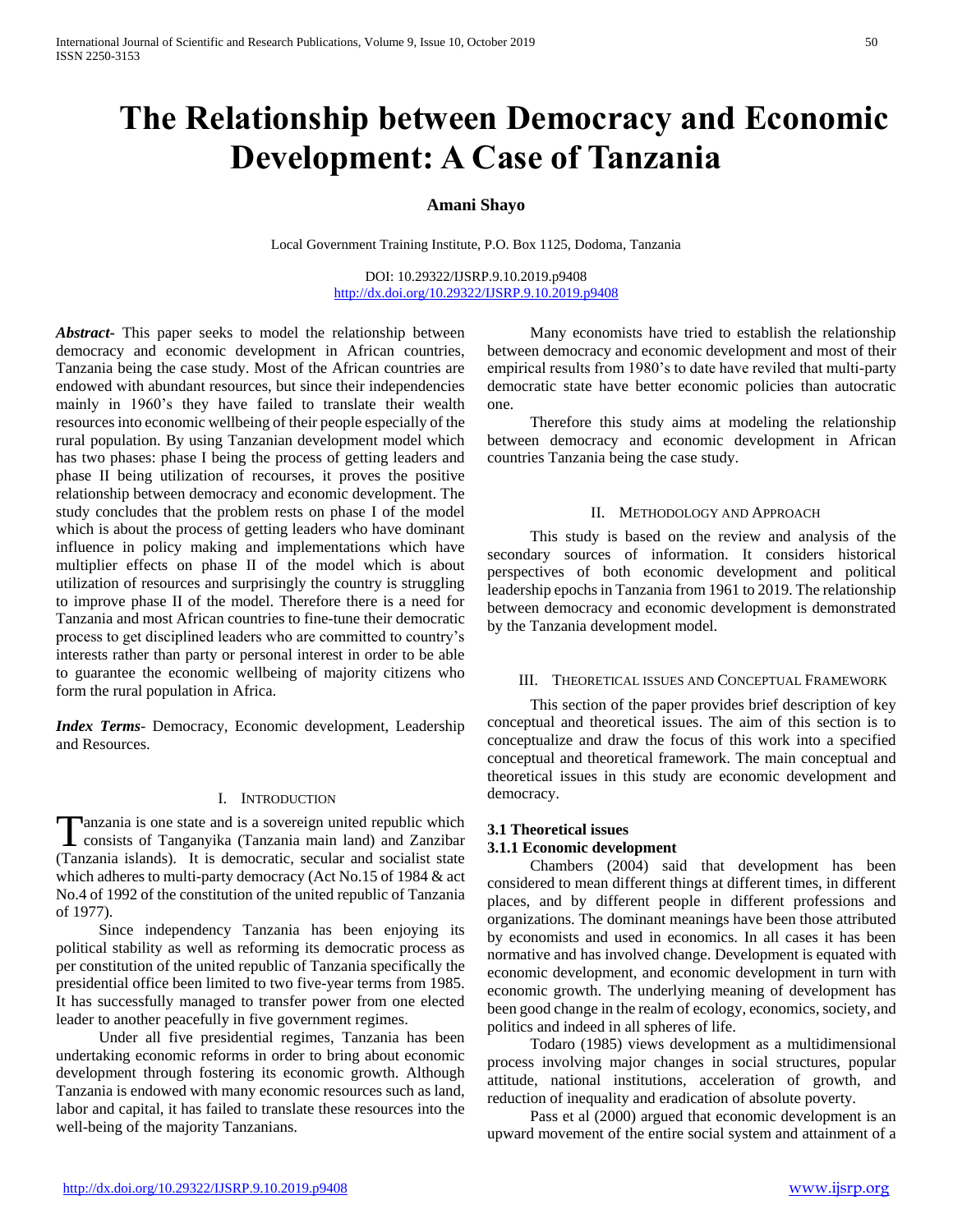number of ideals of modernization such as rise in productivity, social and economic equalization, modern knowledge, improved institutions and attitudes and rationally coordinated system of policy measures that can remove the host of undesirable conditions in the social system that have perpetuated a state of underdevelopment.

 According to Ngowi (2007), Economic development involves growth and change. It includes improved performance of the factors of production and improved production techniques. It also involves development of institutions and change in attitudes and values. Economic development, as is the case for many other aspects of development, is a process. It is a dynamic and fluid not static and solid process.

 It should be noted that economic development defers from economic growth as many get confused when it is announced that Tanzanian economy is one among the fastest growing economies in the world. The difference relies on the fact that economic growth is necessary but not sufficiency condition for economic development implying that how many natives are involved and contributed in the attained growth of which will dictate the distribution of the national cake and there by brings about economic development.

 There are a good number of economists who have tried to identify the indicators of economic development and the applicability and interpretation of these indicators differs both in place and time. The following are some of the indicators which will be used in an analysis of this study; inflation rate, level of investment, national debt, quality education levels attained, quality health care services, life expectancy and availability and accessibility to infrastructure.

## **3.1.2 Democracy**

 Democracy has been defined by many scholars and it is still take central part of analysis among many scholars but in this context we shall take earlier definitions of democracy which are categorized as minimalist definitions and later definitions which are categorized as substantive definitions.

 At its most basic and procedural level democracy can be defined as institutional arrangement for arriving at political decisions in which individuals acquire the power to decide by means of a competitive struggle for the people's vote' (Schumpeter 1942). This definition is regarded as minimalist definition.

 Since the 1980s, there has been an emerging of new democracies in different regions across the world which characterizes democratization process with transition and consolidation to formal democracy. This being the case minimalist definition became insufficient to grasp the challenge facing new democracies under transition and consolidation situation. Therefore democratization experts came up with a more substantive definition of democracy that incorporating democratic accountability.

 Under substantive definition there were three dimensions of accountability democracy which are: firstly, Vertical accountability, this enables citizens to hold their leaders accountable through electoral mechanisms under specified point in time; Secondly, Horizontal accountability, which refers to institutional arrangements within the government system which authorize state institutions to oversee, control, redress, and, if need be, sanction unlawful actions by other state institutions (O'Donnell, 1996); and Thirdly, Social accountability, which refers to the (ongoing) watchdog functions of civic associations, other NGOs, and an independent mass media over the actions of the state (Schedler, et al. 1999).

 According to Dahl (1971), there are seven key indicators of democracy as follows: Control over governmental decisions about policy constitutionally vested in elected officials, Relatively frequent, fair and free elections, Universal adult suffrage, The right to run for public office, Freedom of expression, Access to alternative sources of information that are not monopolized by either the government or any other single group, Freedom of association (i.e. the right to form and join autonomous associations such as political parties, interest groups, etc). Most of these indicators which were also identified as polyarchy, will be used in an analysis of this study.

## **3.2 Conceptual Framework**

 This section presents the conceptual framework that guides the analysis of this work. It focuses on explaining the relationship between economic development and democracy by expanding the Tanzania's Economic Model as derived from the work of Mlambiti, (2013) as follows:

 This model assumes economic development to depend on the country's political set up, type of leaders in power, policies and natural resources the country has.

#### IV. THE PROPOSITIONS OF THE MODEL

| Where:                                                 |  |
|--------------------------------------------------------|--|
| $D =$ Economic development                             |  |
| $R$ = Rate of resource utilization                     |  |
| $P =$ National policies                                |  |
| $L =$ Leadership (power wielders or governance)        |  |
| $C =$ Societal involvement (state/degree of democracy) |  |
| $S$ = The State (ruling party or politics)             |  |
|                                                        |  |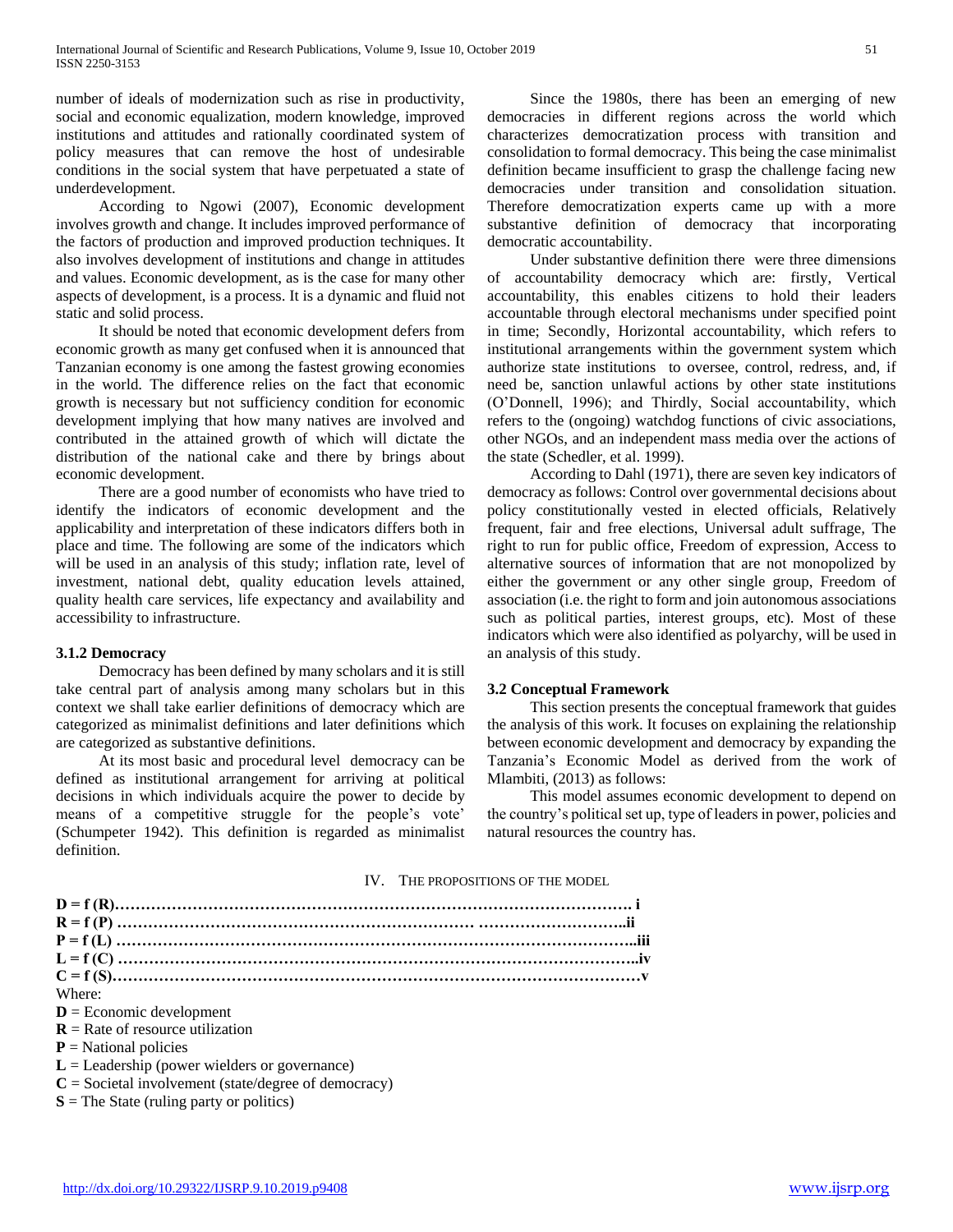

Note: Leadership has significant role to play in determining pattern and pace of economic development. If the leadership is committed to the development, it will opt and implement suitable economic policy therefore offer a positive impact. And on the other hand if it is not committed, development won't be attained. The choice of leadership is therefore important in the development process.

#### **4.1 Phases of the Model 4.1.1Phase I of the model**

 This phase is comprised of the three key components including the State, the Leadership and the National Policy. Whereas at the state component we are having Government and for the case of Government of united republic of Tanzania, the Government is formulated from a ruling party as per current ruling party is Chama Cha Mpinduzi (CCM). On the other hand Leadership component is solely depends on the politicians who have been elected from their parties and for Tanzanian case currently all of the leaders are from the ruling party CCM while the policy component being the result of the type of leaders especially members of the parliament (majority being CCM members of the parliament) of which they are responsible for county's policy formulation.

## **4.1.2 Phase II of the model**

 This phase includes main three components as follows; Factors of Production, Production Function and Propositions. Factors of production are the aids to production or the inputs that are used in production of goods and services which includes Labor, Land and Capital which account for resource endowment of Tanzania. The production function refers to the technical relationship between input and output in a given place and time and rationale for this component is to describe the resource allocation.

## **4.2 Paths of the model**

 Depending on the form of government adopted and type of leaders elected/selected, the country may have either Positive Development outcome or Negative Development outcome. When a country adopts democratic way to get her leaders will result into

good leadership who will formulate good policies that will ensure proper allocation of resources thereby brings about positive development outcome. While a country adopts undemocratic way to get her leaders will result into bad leadership who will formulate bad policies that will cripple proper allocation of resources that guarantees negative development outcome.

## V. FIVE EPOCHS OF TANZANIA UNDER THE LIGHT OF DEMOCRACY AND ECONOMIC DEVELOPMENT

 As per this paper the aim is to tress democracy under the way the leaders are obtained who will be responsible in decision making that will dictate resource allocation thereby influencing economic development of the country. It should be noted that it's not the purpose of this paper to criticize the leadership for five epochs but to shed light on the elements of democracy and economic development as per model proposition.

Since independence, Tanzania has experienced five leadership epochs that has influenced major means of production of the entire economy as follows;

## **5.1 Mwalimu Julius K Nyerere epoch 1961-1985**

 He came in to power from a nationalistic movement of Tanganyika called Tanganyika African National Union (TANU) which became popular through their campaign for independence as well as majority rule. Through the multiparty election held in 1960, TANU won the election due to its popularity. The new government under Mwalimu Julius K Nyerere as a prime minister and UK government agreed to full independence for Tanganyika at a constitutional conference in 196. In 1962 there was a first presidential election which brought TANU leader to the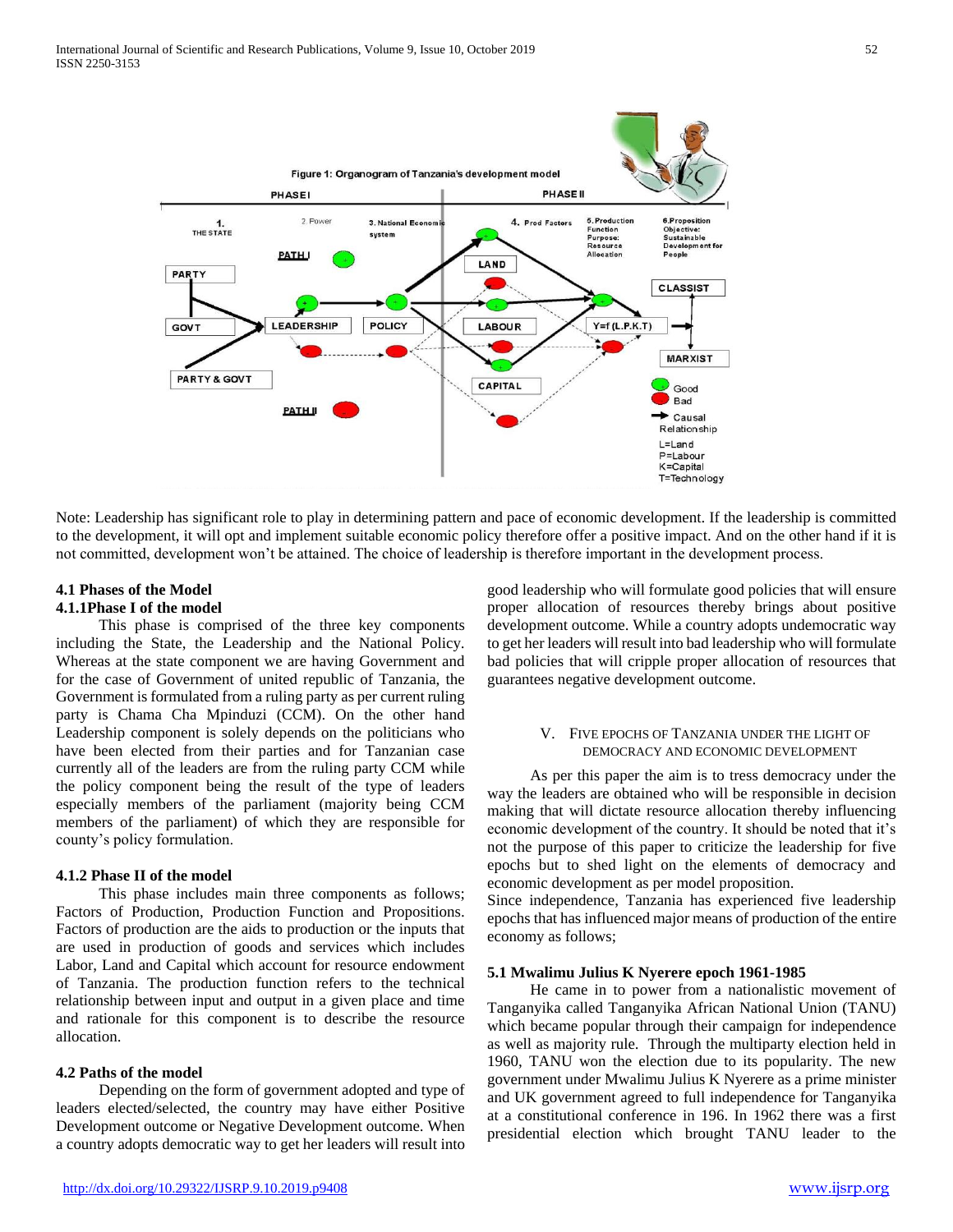presidency and Tanganyika became a republic. Also Zanzibar attained her independence in 1963 as a sovereign nation followed by Sultan overthrown in a revolution in January 1964 and in April 1964 Tanganyika and Zanzibar united to form the United Republic of Tanzania and Mwalimu Nyerere became the first president of united republic of Tanzania. In 1965 there were constitutional amendments advocating for one party system and the electorate voting yes or no to single presidential candidate. Since then, elections were conducted under one party system and Mwalimu Nyerere remained in power until 1985 when he voluntarily stepped down and make a history of the first African president to step down voluntarily.

 Mwalimu Nyerere epoch policy wise can be grouped in to two main categories which are; 1961-1967 epoch and 1967-1985 epochs. Whereas 1961-1967 epochs was the period whereby his policies were much influenced by system of colonial power that was capitalist mode of production in which the major means of production were owned mainly by British colonial masters and Asians. So the political decision in this epoch to use capitalism brought about number of market failures as the state couldn't intervened directly in the market. Political leaders of the day observed that the perceived fruits of independence are illusions for majority of Tanzanians which necessitated elimination of capitalism in this epoch.

 1967-1985 epochs this was the period of time through which Tanzania had drastically changed her political decisions from capitalist system inherited from colonial power to her own special kind of socialism and self-reliance commonly known as "*Ujamaa na kujitegemea"* adopted and officiated under the so called "*the Arusha Declaratuin-1967"* implying that the country is to follow socialistic oriented economic and political decisions. Under this epoch all major means of production were owned by the state through nationalization of all private property as well as decisions for the resources allocation were made by the government.

 The good intents of establishment of socialism and selfreliance policy and nationalization of private entities didn't lead the nation to realization of the fruits of independents as there were a number of challenges clouded the system. Among many challenges these are some of which were so much pronounced by many scholars; Embezzlement of public fund, capacity underutilization, non-payment of taxes, reliance on government subsidies, over employing, imports protection for local firms, emerging of monopolistic firms, as well as inadequate managerial and technical skills. See details in Ngowi, (2007). Given the fact that private sector has a remarkable role to play in propelling economic development, this epoch has considered private entrepreneurs as enemies of state leading to stagnation in economic development by that time.

 Despite the fact that this epoch had faced some drawbacks it has historically said it was the time whereby the state has invested so much in provision of social services such as education, health and water. And its undeniable fact that this epoch has invested so much in the human capital in which its beneficiaries have contributed to the economic development of Tanzania to date.

# **5.2 Ali Hassan Mwinyi epoch 1985-1995**

 He began his presidency in October 1985 just after voluntarily retirement of Mwalimu Julius Nyerere. Ever since it was single party era, the ruling part CCM under the chairmanship of Mwalimu Julius Nyerere nominated Mr. Mwinyi to be the presidential candidate. He saved as a president of United Republic of Tanzania for two terms of presidency from 1985-1995 as per constitution. It was during his second term of presidency in 1992 where there were major constitutional reforms for the reinstallation of multiparty system in the country in which there were establishment of different opposition parties such as Chama cha Demokrasia na Maendeleo (CHADEMA), National Convention for Construction and Reform-Mageuzi (NCCR-Mageuzi), United Democratic Party (UDP), Civic United Front (CUF). Although multiparty democracy was reintroduced in this epoch, there were some challenges that set drawbacks of its efficiency constitutionally some of which are there were no clear separation of ruling party and the government, electoral committee autonomous and freedom of association for independent candidates.

 It was in this epoch that there were other significant policy changes that embrace capitalism mode of production which advocates private sectors and market oriented economy (laisserfaire policy) as essential element to bring about economic development to majority population in Tanzania. These policy decisions came after the acknowledgment of the failure of socialist and self reliance policy which was advocated by his predecessor. Mr. Mwinyi's epoch is considered to be the epoch of significant economic reforms as he was referred to as *Mzee Rukhsa* such as Privatization of the state owned enterprises that were nationalized under the Arusha Declaration, autonomy of the central bank, obliteration of price controls, abolition of import licensing, reduction of entry restrictions in almost all economic sectors, deregulation in various industries, easing of controls over mergers and acquisitions (M&As),removal of foreign exchange, exchange rate- as well as interest rate controls.

 Despite the fact that these reforms provided Tanzanians with sustainability growth which guaranteed positive economic development, there were some negative aspects of economic development that were observed for instance; introduction of cost sharing in education, health and water. All these threatened the investment in human resource and healthy services leading to 36% of Tanzanians population to live below the poverty line URT, (2005).

## **5.3 Benjamin William Mkapa epoch 1995-2005**

 Mr. Mkapa won the nomination from his party Chama Cha Mapinduzi (CCM) for presidential candidacy in 1995 mainly due to his ant corruption campaign just after the end of Mr. Mwinyi two presidential terms as per constitution. It was in the year 1995 when the first multiparty presidential and parliamentary election started for the United Republic of Tanzania through which Mr. Mkapa won the election by 62 percent of the total votes. Mr. Mkapa served as president for two presidential terms as per constitution.

 His main political and economic agendum was Privatization. It was through this agendum the following positive economic development were observed; macroeconomic stability through cash budget and increased aid Restores government credibility to donors debt cancellation, Privatizes state enterprises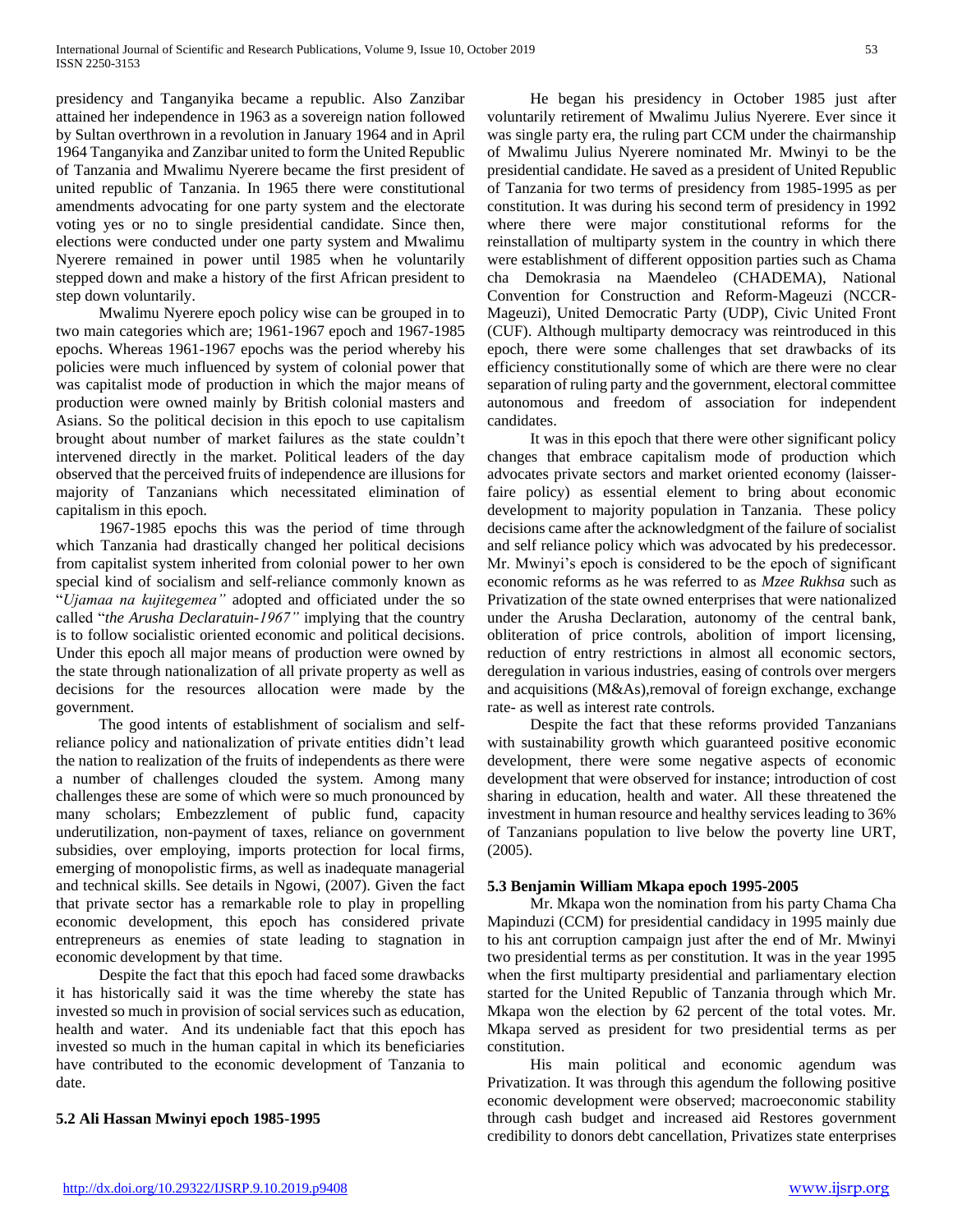(except public utilities), Increases foreign direct investment in mineral sector (yet narrow tax revenue for the state), Increases primary school enrollment. Although there were positive economic development this epoch failed to fulfill its ant corruption policies and there were number of corruption scandals reported which retards the economic development of the country.

### **5.4 Dr. Jakaya Mrisho Kikwete epoch 2005-2015**

 Dr. Kiwete emerged victorious within the party's nomination for presidential candidacy among 11 contestants from his part CCM. After the general election of December 14, 2005, he was declared the winner and he was sworn in as president of united republic of Tanzania on December 17, 2005. After his first term in the office he was reelected for the second term and he served as the president of united republic of Tanzania for ten (10) years from 2005-2015 where he was required to retire as per constitution. In his epoch there was high degree of democracy as it was observed that there was freedom of speech and expression, parliamentary autonomous and also political parties were allowed to operate freely.

 Dr. Kikwete's policy agendum aimed at increase production and improves distribution through mechanized agriculture famously known as *"kilimo kwanza"* in order to bring about quality life for every Tanzanian. This policy was a very good move to bring about economic development for majority of Tanzanians but it lacked strategies on its effective implementation thereby failure. It was during this epoch where there were major scandals for corruptions by high profiled government officials such as IPTL, Richmond and Tegeta Escrow scandals (Cooksey, 2017). All of these seized back the good intentions of this epoch to bring better life for every Tanzanian as the national cake was distributed among very few. Apart from corruption scandals, this epoch demonstrated good international trade relationship with many countries, increase in foreign direct investment which propelled the economic growth and raising the minimum wages for workers through which there was slight increase in economic development.

#### **5.5 Dr. John Pombe Magufuli epoch 2015 to date**

 From so many potential and legends of CCM members who contested within the party Dr Magufuli won the nomination of CCM's presidential candidate for the 2015 election. In this general election he faced strong competition from opposition's candidate Edward Lowasa and Dr. John P Magufuli won by 58 percent of the votes. According to commonwealth report 2015, General Elections, perceptions of the credibility and integrity of the National Electoral Commission (NEC) remained a challenge. This challenge was a consequence of the professed and concrete influence of the executive and ruling party on the NEC. A point worsened by abrupt employees' changes within the NEC, for which no obvious rationalization was given. For example, the Director of Elections was replaced just months prior to the elections. Moreover, the Commission's sustained use of local government executives as NEC election officials multifaceted the perceptions of the lack of independence and objectivity on the part of the Commission which cripples NEC from functioning autonomously.

 The policy agendum for this epoch is industrialization commonly known as *"Tanzania ya viwanda"* in order to deliver Tanzania in to the middle income economy. Since the beginning of this epoch there have been remarkable efforts to eradicate corruption and increase accountability in public offices. Despite the fact that this epoch has demonstrated many positive side of economic development there are some challenges such as direct intervening of the government in business activities (for example purchase of entire cashew nut harvest in 2018) and centralized decisions on resource allocation and reallocation which contradicts the free market principle.

### VI. CONCLUSION

 Democracy as defined in this study is considered to play a significant role in influencing economic development of a country. As demonstrated by the model in this study, phase I of the model which is about the process of getting leaders who have dominant role to play in policy formulation and executions which have multiplier effects on phase II of the model which is about utilization of resources. Astonishingly the nation is under pressure to improve phase II of the model while the problem is in phase I of the model.

#### VII. RECOMMENDATIONS

 Tanzania and most of other African countries should work on improving their democratic processes of obtaining their leaders in order to get disciplined leaders who are committed to make good policies for country's interests' to a certain extent than party or personal interest in so as to be able to guarantee the economic development of majority citizens who form the rural population in Africa.

#### **REFERENCES**

- [1] Anyimadu, A. (2016). Politics and Development in Tanzania.
- [2] Cooksey, B. (2017). Price of private power procurement in Tanzania. *Africa Research Institute* .
- [3] Dahl, R. (1971). *Polyarchy: Participation and Opposition*. New Haven, CT: Yale University Press.
- [4] Ngowi, H. (2007). Economic development and change in Tanzania since independence: The political leadership factor.
- [5] O'Donnell, G. (1996). Illusions about Consolidation. *Journal of Democracy, 7* (2), 34–51.
- [6] Report. Mkuki and Nyota Publishers, Dar Es Salaam
- [7] Schedler, A., Diamond, L., & Plattner M. (1999). *The Self-Restraining State: Power and Accountability in New Democracies.* Boulder, CO: Lynne Rienner.
- [8] Schumpeter, J. (1942). *Capitalism, Socialism and Democracy.* London: Harper Perennial.
- [9] Todaro, M. p. (1985). *Economic Development in the Third World .* New York: Longman.
- [10] URT United Republic of Tanzania. (2005). Tanzania Poverty and Human Development
- [11] URT (1977). The Constitution of the United Republic of Tanzania.
- [12] Zakana, S. M. (2016). Relationship between Democracy and Development.